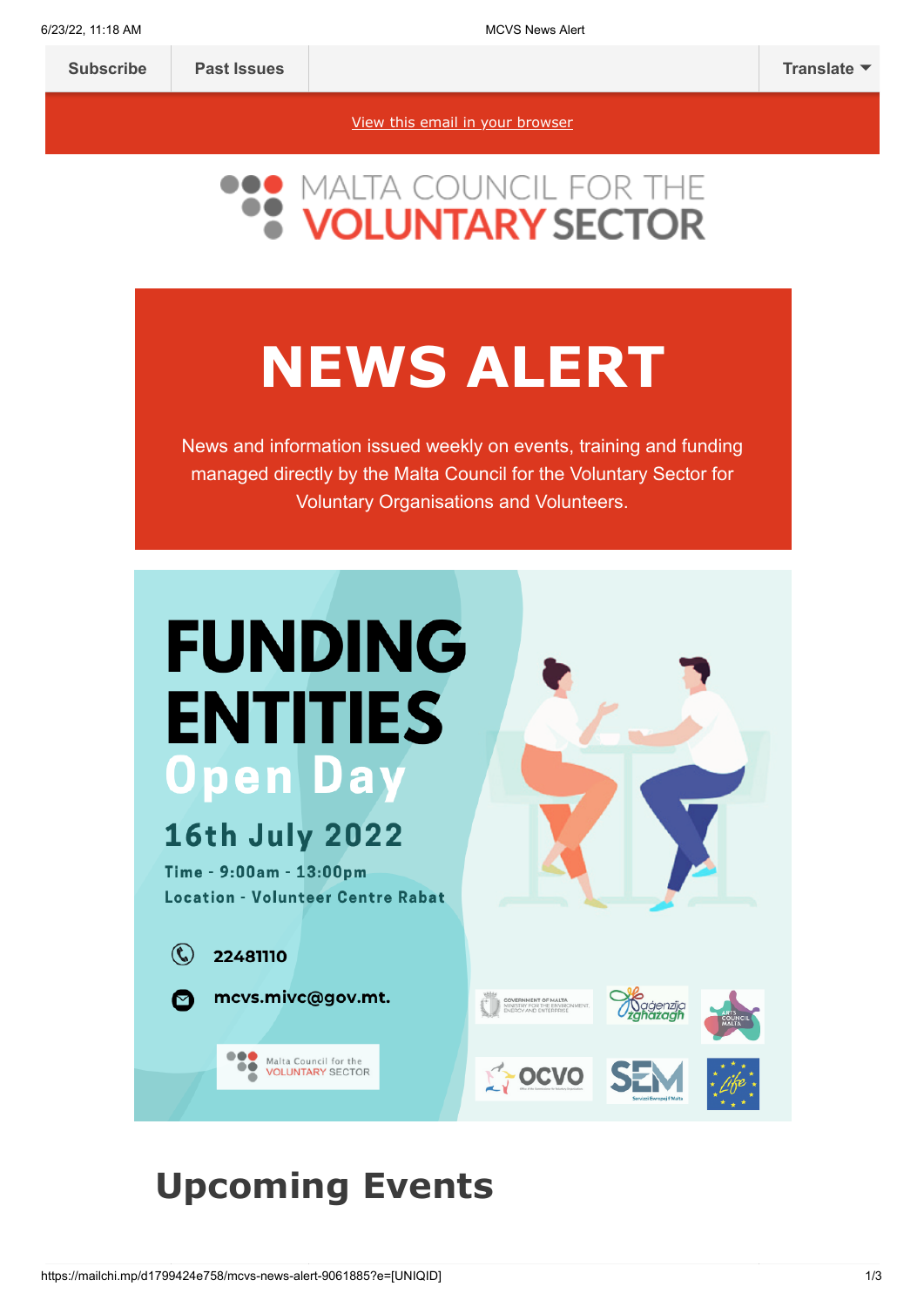The *Voluntary* Sector is now getting back on its feet after period **[Subscribe](http://eepurl.com/h2Pv5b) Past Issues [Translate](javascript:;)**

had their plates full with increased request for their services. In view of this it is the commitment of the Malta Council for the Voluntary Sector to see how we can help the sector, together with other stakeholders, in its recovery and return to normal operation.

of lack of activity and operation in some area, while other areas

For this reason MCVS has come together with other fund operators to organise an Open Day where these fund operators, present also in our VO Funding Portal, to meet the VOs on a oneto-one setting to discuss, inform and advise on the particular funds and the services available by these entities. Some of the entities participating together with MCVS are the Office of the Commissioner for VOs (OCVO), Servizzi Ewropej Malta (SEM); European Union Programmes Agency (EUPA); Ministry for Environment, Energy and Enterprise, Aġenzija Żgħażagħ, Life Programme and more to come.

The Open day shall take place on the 16th July 2022 between 9.00 a.m. and 1.00 p.m. at the Rabat Volunteer Centre. VOs may drop by on the day or book an appointment by filling in the following form:

**<https://forms.gle/nKUbKRq8qMD1Smua9>** . Appointments with each respective Officer will be given by MCVS and applicants shall be contacted accordingly.



We look forward to seeing you...